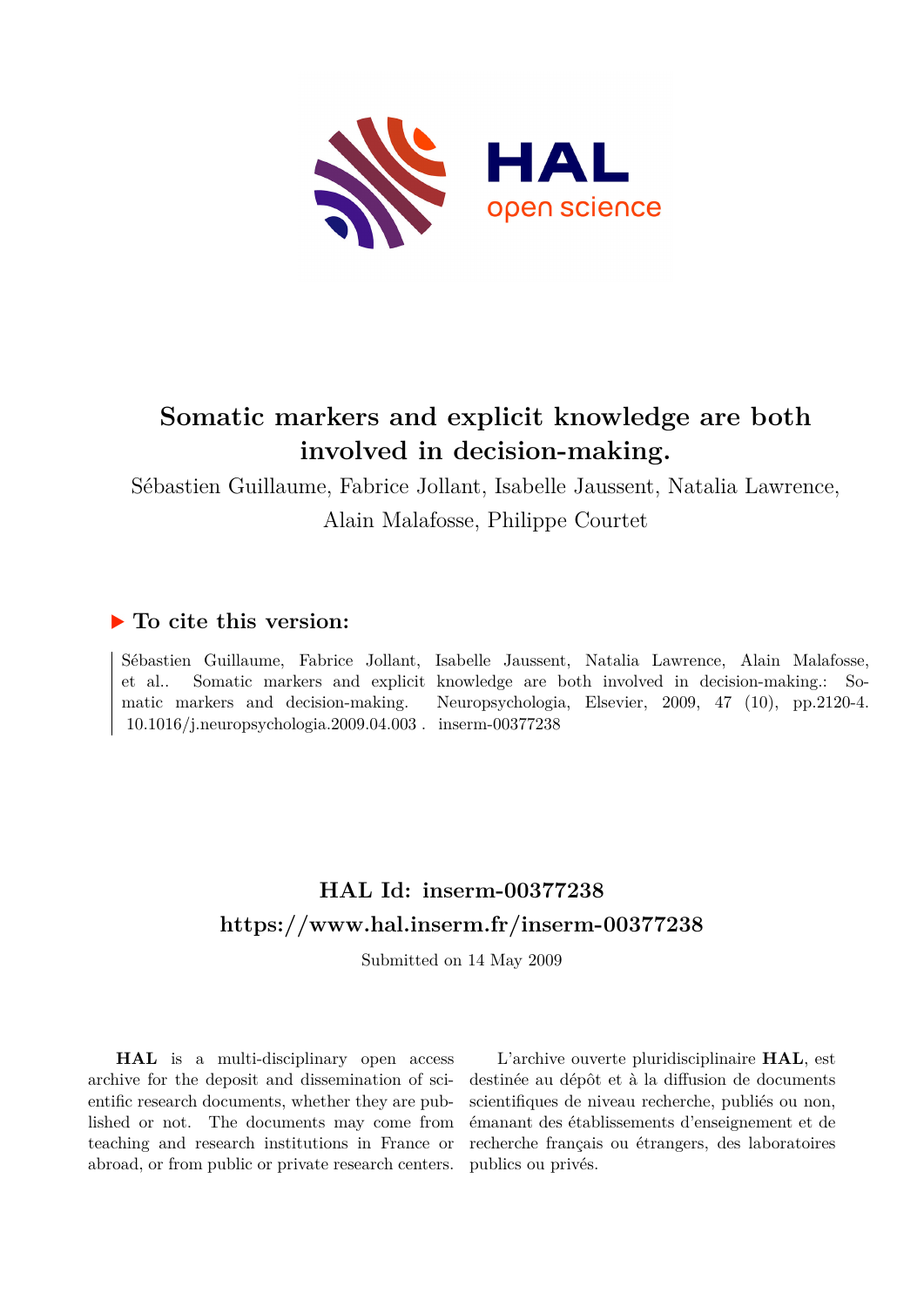## *Somatic markers and explicit knowledge are both involved in decision-making*

**S**é**bastien Guillaume** 1 2 \* **, Fabrice Jollant** 1 2 **, Isabelle Jaussent** <sup>1</sup> **, Natalia Lawrence** <sup>3</sup> **, Alain Malafosse** 1 4 **, Philippe Courtet** 1 2

*Pathologies du syst me nerveux : recherche pid miologique et clinique 1* <sup>è</sup> <sup>é</sup> <sup>é</sup> *INSERM : U888 , IFR76 , Universit*é *Montpellier I , H*ô*pital la colombiere 39, avenue charles flahault BP 34493 -pav 42 calixte cavalier 34093 MONTPELLIER CEDEX 5,FR*

*Service de Psychologie M dicale et Psychiatrie 2* <sup>é</sup> *CHU montpellier , FR*

*Wales Institute of Cognitive Neuroscience 3 Cardiff University , School of Psychology,GB*

*D partement de psychiatrie 4* <sup>é</sup> *H*ô*pital Universitaire de Gen*è*ve , CH*

\* Correspondence should be adressed to: Sébastien Guillaume <s-guillaume@chu-montpellier.fr >

#### **Abstract**

**In 1994, it was proposed that decision-making requires emotion-related signals, known as somatic markers. In contrast, some authors argued that conscious knowledge of contingencies is sufficient for advantageous decision-making. We aimed to investigate the respective roles of somatic markers and explicit knowledge in decision-making. Thirty healthy volunteers performed the Iowa Gambling Task (IGT). Conscious knowledge was assessed using a sensitive questionnaire and skin conductance responses (SCRs) were recorded. Most participants acquired a preference for advantageous choices during the task and generated larger anticipatory SCRs before disadvantageous relative to advantageous choices. Performance on the IGT and the autonomic response were positively correlated (r**=**0.38, p**=**0.045). Moreover, there was a statistically significant difference in performance according to conscious awareness (p**=**0.009). There was no significant association between level of explicit knowledge and SCR (p**=**0.1). Finally, we did not find any interaction between explicit knowledge and performance although a lack of statistical power is not to be excluded. Advantageous decision-making therefore seems to be associated with two distinct, namely implicit and explicit, systems.**

**MESH Keywords** Adult ; Aged ; Analysis of Variance ; Decision Making ; physiology ; Emotions ; physiology ; Female ; Galvanic Skin Response ; Games, Experimental ; Humans ; Knowledge ; Male ; Middle Aged ; Problem Solving ; physiology ; Psychophysics ; Questionnaires ; Reaction Time ; physiology

**Author Keywords** decision-making ; somatic marker hypothesis ; Iowa Gambling Task ; explicit Knowledge ; learning

## **INTRODUCTION**

One of the most persistent challenges in daily life is to make decisions about possible courses of action. This topic has received much attention in a variety of separate disciplines ranging from neuroeconomics to psychology. Recently, it has been found than impairments in decision-making could play a part in many pathological behaviours in the field of neurology or psychiatry (Bechara, 2003 ; Jollant, et al., 2007 ). Moreover, investigations over the last decade have begun to see decision-making from the perspective of cognitive and affective neuroscience.

One influential conceptualization of decision-making is the somatic marker hypothesis (SMH) (Bechara, Damasio, Tranel, & Damasio, 1997 ; Damasio, 1994 ) which proposes that decision-making is assisted by emotion-related signals. These so-called somatic markers, which develop with experience, may bias decisions away from a potentially disadvantageous choice, particularly in situations of complexity and uncertainty. The main support for this hypothesis comes from studies using the Iowa Gambling Task (IGT), which simulates real-life decisions in terms of uncertainty, reward and punishment (Bechara, 2003 ; Bechara, Damasio, Damasio, & Lee, 1999 ). In this task, subjects have to make choices by picking cards from four decks which are either long-term advantageous or disadvantageous. Participants do not know at the beginning of the gamble which decks are advantageous and disadvantageous. In a major paper, Bechara, Damasio, Tranel, & Damasio (1997) reported that healthy subjects decide advantageously before having a conscious knowledge of the advantageous choices. Furthermore, they showed larger anticipatory skin conductance responses (SCRs) prior to selecting a card from the disadvantageous decks compared to the advantageous decks. The authors concluded that somatic markers may assist the decision-making process in the IGT more than conscious knowledge. This was also supported by the findings of Carter & Smith-Pasqualini (2004) who reported a positive correlation between performance and strength of the autonomic response (defined as the magnitude of SCRs before a bad choice minus the magnitude of response before a good choice) in a study of 30 healthy volunteers.

Nevertheless, in the last few years the SMH has been questioned (for a review (Dunn, Dalgleish, & Lawrence, 2006 )). The main criticism concerns the influence of conscious awareness on decision-making during the IGT. Indeed the IGT may be more cognitively penetrable than suggested by Bechara et al. (1997) . Maia & McClelland (2004) showed that the assessment of conscious awareness of the advantageous strategy during the IGT cannot be assessed by two simple open-ended questions as employed by Bechara et al (1997) . Moreover, they found that this task could be correctly performed through access to conscious explicit knowledge. Therefore performance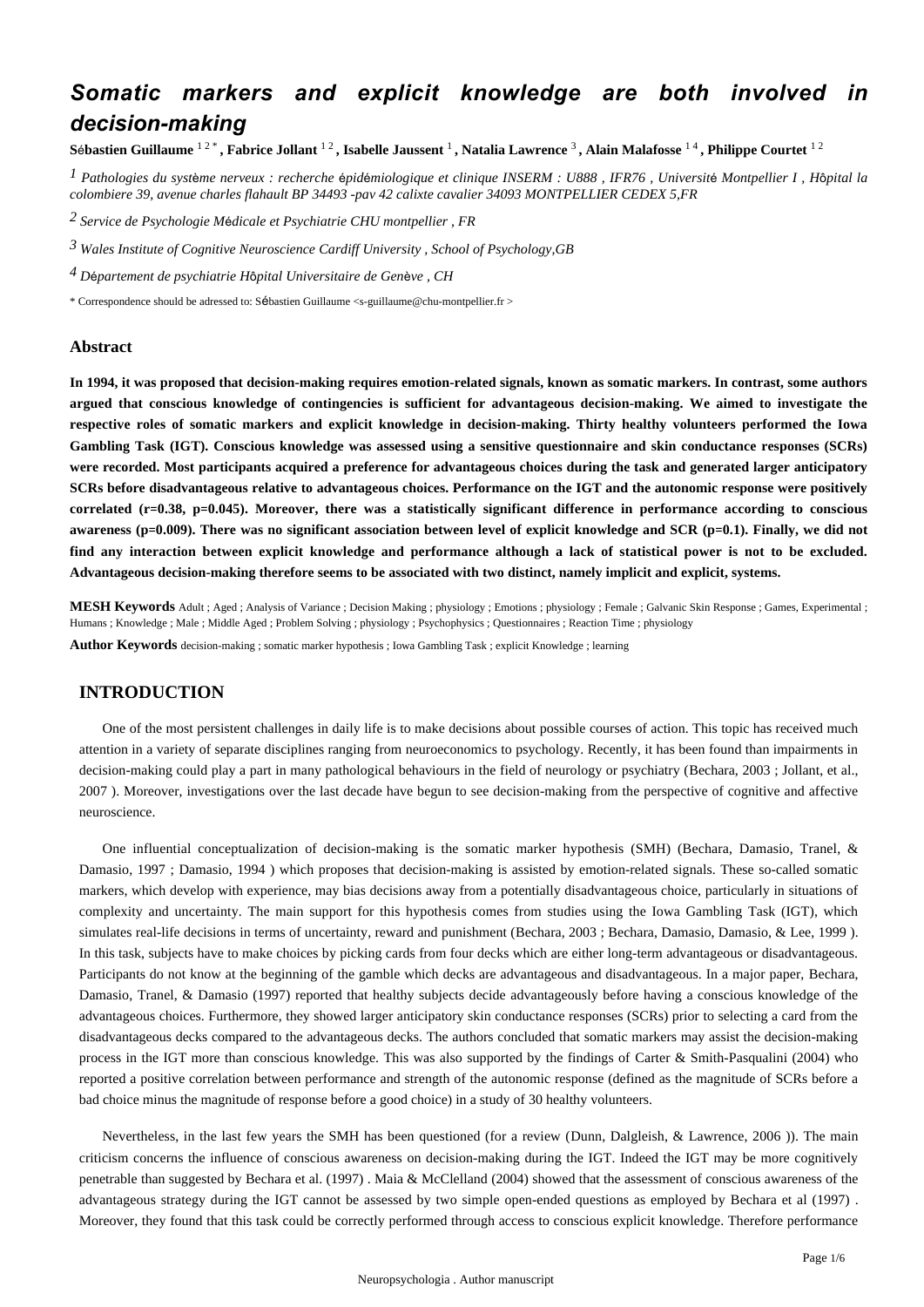may be explained by consciously accessible knowledge rather than unconscious signals and performance does not necessarily require the generation of somatic markers. Moreover, they suggested that psychophysiological responses are caused by conscious knowledge. Unfortunately, they did not record SCRs in order to confirm their claim.

Furthermore, Gutbrod et al. (2006) measured behavioural performance and SCRs in patients with amnesia and in healthy controls. In controls, they found that the increase in anticipatory SCRs to disadvantageous choices occurred much later than the behavioural switch from bad to good decks. Moreover, they found no correlation between psychophysiological measures and performance. They demonstrated impaired IGT performance in amnesic patients and therefore suggested that the acquisition of a behavioural preference depends on the explicit memory of previous reinforcements encountered in the task. However, the small size of the control group (N=8) may explain this discrepancy and limit interpretation of these results. Therefore, the respective roles of explicit knowledge and somatic markers in decision-making remains controversial. In the current study, we aimed to address this question. To this end, we assessed both SCRs following the methods of Bechara et al (1997) , and measured explicit knowledge using similar questions and categorisations as Maia & McClelland (2004) . In view of the important roles previously attributed to both variables, we hypothesized that both explicit knowledge and somatic markers would be involved in decision-making without being linked to each other.

### **METHODS**

#### **Participants**

Thirty healthy subjects (11 men and 19 women) were recruited. Participants were interviewed using the Mini International Neuropsychiatric Interview (MINI 5.00) (Sheehan, et al., 1998 ). All subjects with a lifetime history of psychiatric disorders, neurological disorders, or on current medication (except oestroprogesterone contraception for woman) were excluded.

#### **Assessment of decision-making skills**

Decision-making skills were assessed using the computerized version of the IGT. The procedure was identical for all participants and has been described in detail elsewhere (Bechara, et al, 1999 ). Briefly, the subject has to make a choice between four decks of cards (60 cards each). When he or she clicks on a deck, he or she may win, or both win and lose money. The goal of the game is to win as much money as possible. The participant does not know that he or she will select a total of 100 cards. The subject also does not know that there are two advantageous decks for which little money is won but even less is lost (resulting in a net gain) and two disadvantageous decks for which a lot of money is won but even more is lost (resulting in a net loss). Howewer, they are informed that "some decks are better than others". The subject does not know when he or she will lose money, which creates a feeling of uncertainty. Recording of the choices is made automatically.

The 100 card selections were divided into five blocks of 20 cards and a total score. The scores represent the differences between the number of choices from the advantageous decks (C&D) and the disadvantageous decks (A&B).

#### **Assessment of conscious knowledge**

At the end of the game each participant was asked a list of questions. The questions were: (1) tell me all you know about this game; (2) did you find any difference between the decks? (3) suppose you select 10 new cards from the deck A/B/C/D, will you on average win or lose money? (The question is repeated for each deck.); and (4) retrospectively, if you have to choose only one deck, which one will you choose in order to earn as much money as possible?

Assessment of level of knowledge was carried out as described by Maia & McClelland (2004) into three levels of conscious knowledge: (1) level 0: the participants do not have any conscious knowledge specifying a preference for one of the two best decks; (2) level 1: the participant has conscious knowledge specifying a preference for one of the two best decks but does not have conscious knowledge about the outcomes of the decks that could provide a basis for that preference; and (3) level 2: the participant has conscious knowledge specifying a preference for one of the two best decks and has conscious knowledge about the outcomes of the decks that could provide a basis for that preference.

#### **Skin conductance recording**

SCR activity was recorded during the IGT. The SCR data were acquired using an MP100WS system (BIOPAC Systems, Inc.) at a rate of 100 samples per second. The data were stored on a Macintosh computer and analyzed using Acknowledge 3.7 software for the MP100WS system.

Electrodes were attached to the distal phalange of the first and second digits of the non-dominant hand. To standardize the dermo-gel-electrode interface, participants were requested to wash their hands using a nonabrasive soap. Participants were then led into the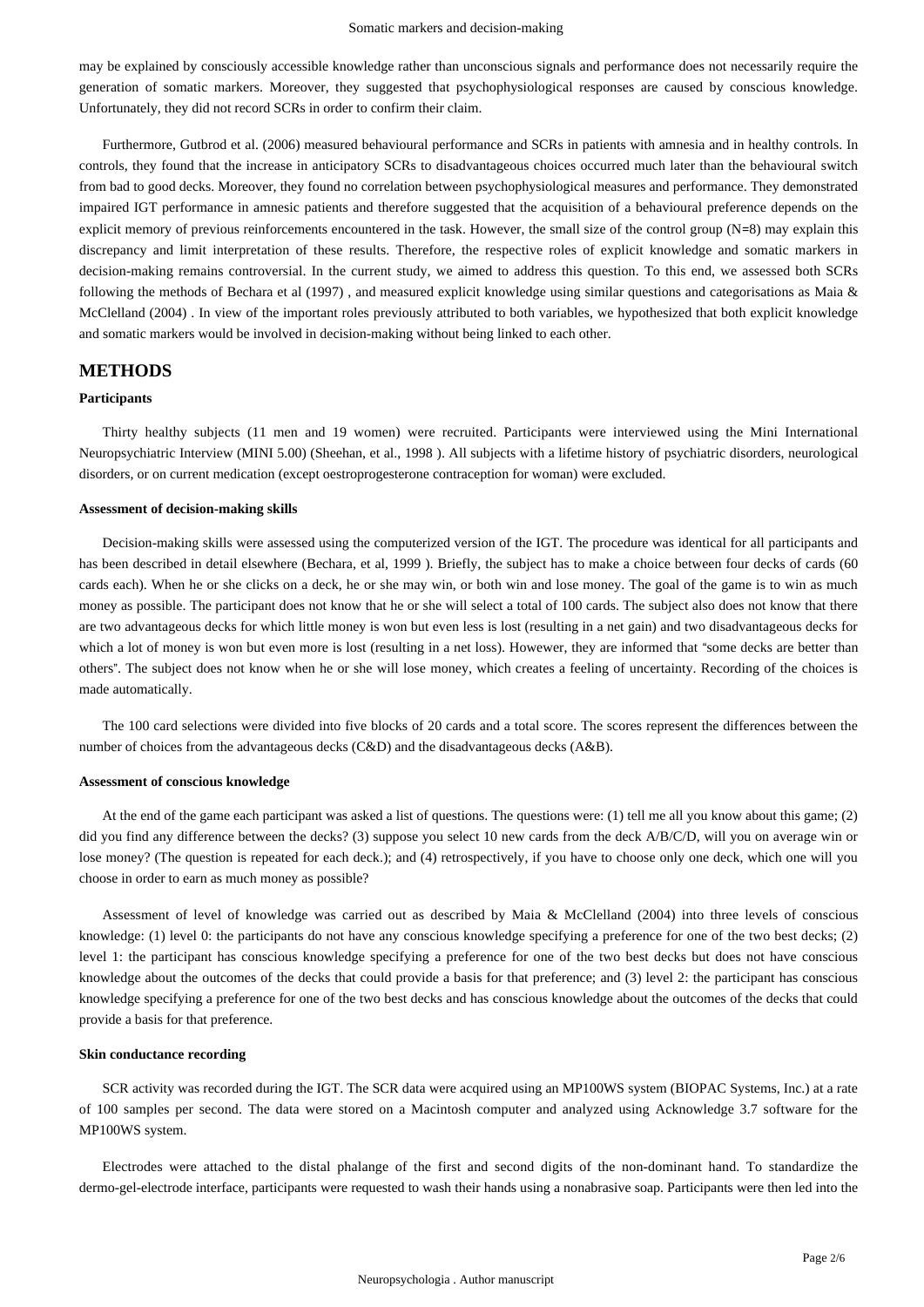testing room (adjacent) and sat on a comfortable chair. After the electrodes had been placed there was a 5-min habituation period during which participants were asked to sit quietly, relax and move as little as possible. Two minutes of baseline SCRs were then recorded, during which there were no stimuli and participants were instructed not to move or talk.

Baseline SCR activity was assessed using three measurements per subject, recorded: (1) at rest; (2) in response to a handclap (delivered about 30 cm from the participant's left ear without warning); and (3) after a deep breath. These stimuli have been shown to reliably elicit SCRs in healthy individuals (Cacioppo & Tassinary, 1991 ; Sierra, et al., 2002 ). In order to take into account the notoriously large individual differences in human SCRs, all psychophysiological measures were controlled for baseline activity.

The method for acquiring SCR data was identical to that used by Bechara et al. (1999 ; 1997) in their original studies. SCRs were recorded continuously throughout the task. They were divided into two categories: (1) anticipatory SCRs; and (2) outcome SCRs. Outcome SCRs were recorded during the 5-sec interval after clicking on cards resulting in a gain and/or a penalty. Anticipatory SCRs, were defined as SCRs generated during the period between the end of the 5-sec interval of the outcome SCRs and the following selection of a deck. Inter-trial intervals were fixed at a minimum of 6-sec in this version of the IGT to guarantee an anticipatory SCR period of at least 1-sec prior to the next choice. There was no constraint on time for choice and most of the time anticipatory SCRs were very much longer than 1-sec (mean duration of anticipatory SCRs was 3.9 sec in our sample).

Instructions on the screen during the choice period were "Please choose a card". Outcomes were given as "you win \$X" or "you lose \$Y ". Following the outcomes, participants were instructed to "please wait".

An investigator monitored the data recording. He also oversaw the reactions and movements of participants in order to identify artefact signals (i.e. a subject's movement). The investigator was positioned so as not to see the computer screen on which participants performed the IGT. Thus he was blind to the subjects' choices and performance. Maximal amplitudes (Micro Siemens) recorded during each time window for the two SCR categories were analyzed.

We analyzed the median maximal anticipatory amplitudes before either the advantageous or disadvantageous choices. Finally, we introduced a variable, named autonomic response, defined as the median maximal anticipatory SCR for the disadvantageous decks (A+B) minus the median maximal anticipatory SCR scores for the advantageous decks (C+D). The main hypothesis of this study concerned the relationship between anticipatory SCRs and IGT performance (Bechara, et al., 1997 ) so outcome SCRs was not further considered.

#### **Statistical analysis**

Statistical analyses were performed using SAS software, version 9.1 (SAS Institute, Cary, NC°, USA).

The characteristics of the study population were described using median and range for quantitative variables with skewed distributions, mean and standard deviation (SD) for quantitative variables with normal distributions, and proportions for categorical variables. For continuous variables, the distributions were tested with Shapiro-Wilk's test.

Comparison of skewed distributions between two groups was performed using the Mann-Whitney rank sum test (two-group comparisons) and Kruskall-Wallis test (multiple-group comparisons). The Wilcoxon signed rank test was used to compare two dependent samples and the Friedman test for three or more dependent samples (e.g. separate groups of participants with different level of awareness). For the correlation analysis, Spearman's correlation and partial correlation coefficients were used. When comparisons were statistically significant, two by two comparisons were carried out, using Bonferroni's correction.

Finally, as the IGT net score was normally distributed, the IGT net score was compared for comprehension level after adjustment for autonomic response, using an analysis of covariance.

For all comparisons, significance was set at  $p<0.05$ .

### **RESULTS**

#### **Behavioural choice**

The mean IGT net score was 21.8 ( $\pm$  SD 29.9). Figure 1 shows the acquisition of a preference for advantageous decks during the task. The performance scores between the different blocks of 20 choices were significantly different (p<0.0001), with a continuous increase in IGT net score from choices 1 to 20 to choices 81 to 100.

Performance significantly changed between the first (trials 1 to 50) and the second part of the task (trial 51 to 100) (p=0.0015)

#### **Psychophysiological measure**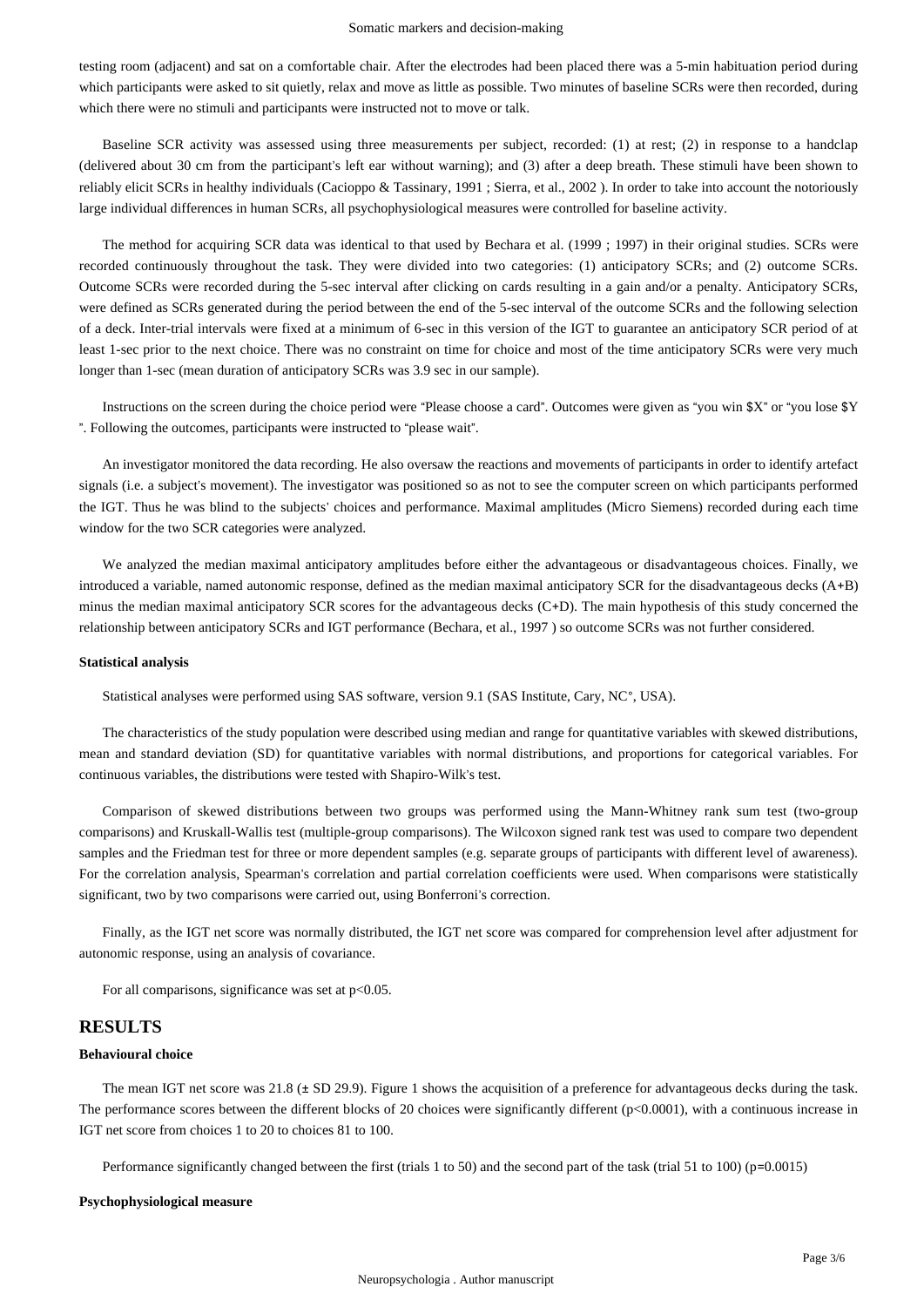Median anticipated SCR amplitudes recorded before the disadvantageous choices were significantly higher than those recorded before the advantageous choices (respectively 0.025 μsiemens [0.007 – 0.181] and 0.020 μsiemens [0.007 – 0.098] (p=0.0006). The median difference between these two amplitudes (i.e. the autonomic response) was 0.001 [−0.021 – 0.088].

Autonomic response also changed along the task with a significant increase between the first and the second part of the task (p=0.04).

#### **Conscious knowledge**

At the end of the game, 14 of the 30 subjects (46.7%) reached level 2 (full knowledge), 7 (23.3%) reached level 1 and 9 (30%) failed to understand anything about the correct strategy (level 0) (see Figure 2 ). This is a comparable spread of data to previous reports (Lawrence, Jollant, O'Daly, Zelaya, & Phillips, 2008 ).

#### **Relationship between performance, autonomic response and conscious knowledge**

Performance in the IGT and autonomic response were positively correlated (r=0.38, p=0.045): the greater the difference between anticipatory SCRs before advantageous and disadvantageous choices, the better the final performance. IGT net score was not correlated with anticipatory SCRs before advantageous choices only or before disadvantageous choices only.

There was a statistically significant difference in median performance according to comprehension level (p=0.009) (Figure 2 ). The median net score was 45 [−10–66] for level 2, 20 [−6–56] for level 1, and −2 [−48–28] for level 0. Post hoc analyses revealed a significant difference between level 2 and level 0 in IGT performance. To increase the statistical power, we combined participants from levels 0 and 1 of explicit knowledge. Regrouping participants into two groups (level 2 vs. level 0+1) did not modify the association between explicit knowledge and performance. We found a median performance of 45 [−10–66] for the level 2 group and 3 [−48–56] for the level 0+1 group  $(p=0.006)$ .

There was no statistically significant association between level of explicit knowledge and autonomic response (p=0.1): median SCRs were 0.0072 [− 0.0005–0.0883] for level 2, and 0.0007 [−0.0212–0.0621] for level 0+1.

Finally, autonomic response did not significantly modify the relationship between explicit knowledge and IGT net score assessed using analysis of covariance.

### **DISCUSSION**

The results of this study show that: (1) performance in the IGT was correlated with autonomic response i.e. the difference between anticipatory SCRs before advantageous and disadvantageous choices, but not with anticipatory SCRs before advantageous or disadvantageous choices only; (2) performance in the IGT was associated with conscious knowledge about the underlying contingencies; and (3) Conscious knowledge and anticipatory SCRs do not seem to be associated. Our results assessing the respective impact of autonomic response and explicit knowledge in performance during the IGT therefore reveal new information.

First, our results support the involvement of somatic markers in decision-making. They are also in agreement with two previous studies that also found a positive correlation between strength of the autonomic signal and performance during the IGT (Carter & Smith-Pasqualini, 2004 ; Oya, et al, 2005 ) but not between anticipatory SCRs before a disadvantageous choice and performance (Dunn, et al, 2006 ). Therefore, in contrast to what was initially proposed by Damasio et al. (1994) , it is not so much the absolute intensity of the signal (SCRs) before the disadvantageous choice that is important, but the contrast between this signal and that developed before the advantageous choices. Another line of evidence comes from fMRI experiments. Critchley et al. (Critchley, Elliott, Mathias, & Dolan, 2000 ) confirmed the contribution of ventral and medial prefrontal regions to SCR generated during a gambling task. These brain regions are close to those implicated in the IGT. Recently, two fMRI studies have found that IGT performance was positively correlated with activation during disadvantageous relative to advantageous choices, in the medial frontal gyrus (BA10) (Fukui, Murai, Fukuyama, Hayashi, & Hanakawa, 2005 ; Lawrence et al, 2008 ) and the left orbitofrontal cortex (BA47) (Lawrence, et al, 2008 ). Therefore, these studies suggest that the differential neural response to choices from disadvantageous relative to advantageous decks is the key variable associated with successful performance on the IGT. The differential autonomic response reported here could be a reflection of this activation shown in fMRI. Second, our results are compatible with the data of Maia & McClelland (2004) showing the involvement of explicit knowledge in performance during the IGT. Healthy individuals with higher levels of understanding also have better performance. The influence of explicit knowledge may therefore be more important than previously stated by Bechara et al. (Bechara, et al, 1997 ).

Third, questions persist about the meaning of this psychophysiological response during the IGT. Bechara et al. (2003 ; 1997) have interpreted these anticipatory SCRs as reflecting somatic signals that could sufficiently guide advantageous behaviour. Maia & McClelland (2004) proposed that SCRs are caused by conscious knowledge of the situation. Our findings suggest that SCRs and knowledge are not associated with each other. Decision-making during the IGT may therefore be guided by two different and distinct pathways. Yet, both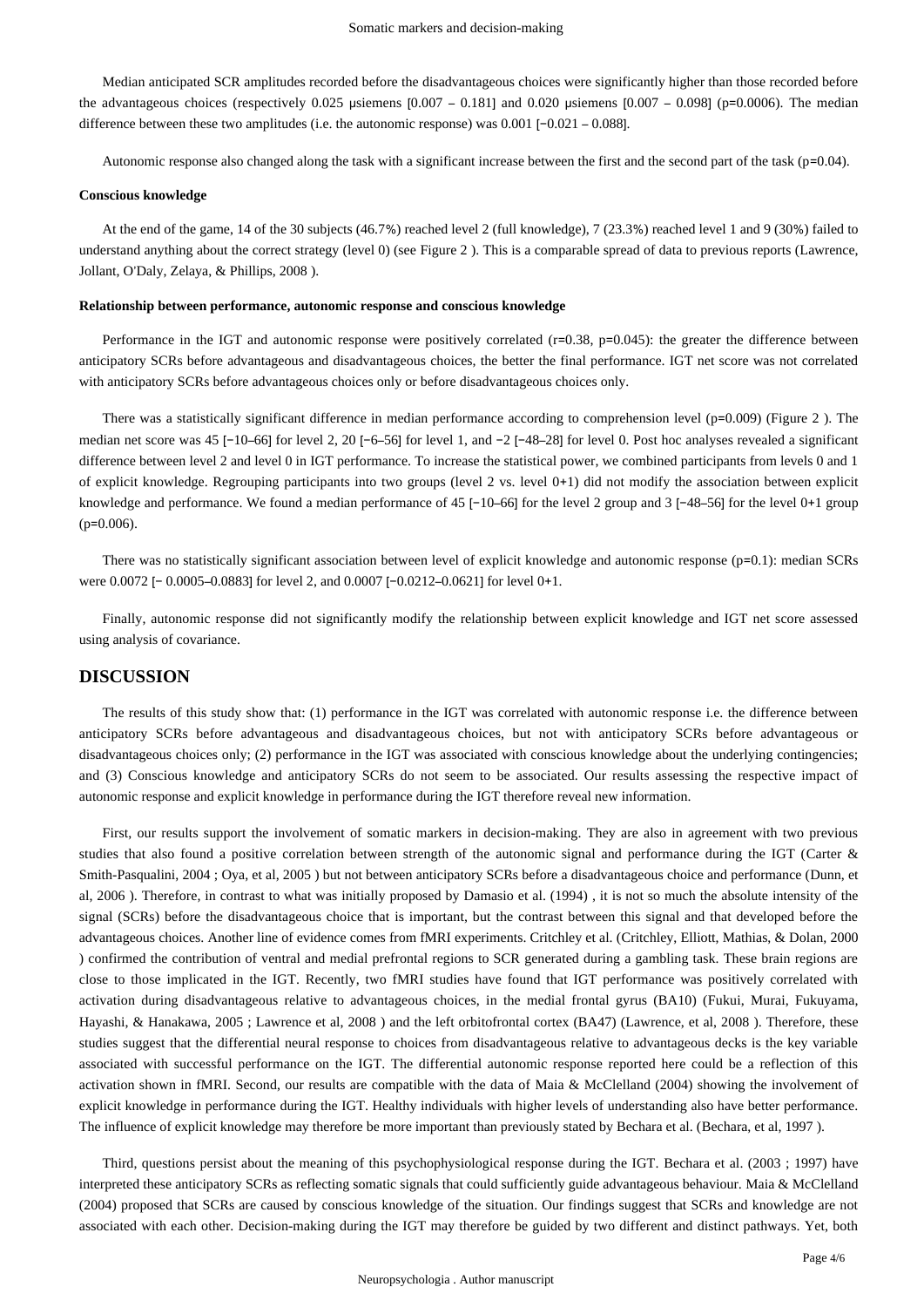distinct systems could interact to guide decision-making. We did not find any association between both pathways on IGT performance. However, a lack of statistical power may have hindered these findings. For instance, it is possible that explicit knowledge may be useful to guide adequate decision-making only if adequate somatic markers are available. This would explain why some patients with ventromedial prefrontal cortex lesions and weak anticipatory SCRs have poor performance in spite of correct explicit understanding (Bechara, Damasio, Tranel, & Damasio, 2005 ). This has to be tested.

Another criticism levelled at the SMH concerns the evolution of anticipatory autonomic responses and explicit knowledge along the course of the task. For instance, Gutbrod et al. (2006) suggested that the behavioural preference for advantageous decks precedes the emergence of the autonomic response. If our results show parallel changes in behavioural performance and autonomic response between the first and the second part of the task, we have deliberately not assessed this relationship, because we believe that the structure of the IGT prevents a dynamic analysis of psychophysiological data along the course of the task. Firstly, to be sufficiently sensitive, the evolution is calculated per blocks of 20 cards, this severely limits the number of SCR measures prior to choosing from each deck. Furthermore, in some trials participants exclusively selected cards from advantageous or disadvantageous decks resulting in missing data for some anticipatory SCRs measures. Finally, after a certain time playing some subjects systematically avoided some decks. All of these elements lead to measurement bias making a valid statistical analysis of the dynamic interaction between the autonomic response and explicit knowledge during the IGT extremely difficult. This important question should therefore be addressed with more optimal experimental designs.

Our study has several limitations. First is the correlational aspect of the link. This approach does not allow causal conclusions. Another limitation is the structure of the IGT. As suggested previously, we think that it is very difficult to properly investigate dynamic evolution of the interaction between autonomic response and performance using this task. The third limitation is due to our assessment of explicit knowledge. It has been suggested that the questionnaire used by Maia & McClelland (2004) to question the participants on their explicit understanding may have clued in subjects and made them aware (Persaud, McLeod, & Cowey, 2007 ). In addition, unlike several authors ( Cella, Dymond, Cooper, & Turnbull, 2007 ; Evans, Bowman, & Turnbull, 2005 ; Maia & McClelland, 2004 ) explicit knowledge was assessed once at the end of the IGT and it has been argued that such post-hoc measures lack sufficient sensitivity to detect ongoing changes in behavioural performances during the task (Lovibond & Shanks, 2002 ).. These could lead to a bias in our correlation between prior performance and measures of participants' conscious awareness obtained post-experimentally. A study with a similar hypothesis but with a different and concurrent assessment of awareness (i.e: (Bowman, Evans, & Turnbull, 2005)) could overcome this potential bias.

Fourth, we cannot exclude the possibility that the association between performance and autonomic response was a reflection of the higher variance of the deck rather than of the negative outcome as proposed by Tomb et al. (Tomb, Hauser, Deldin, & Caramazza, 2002). These authors rely on the variant task of the IGT, where the good decks have the highest variance in reward and punishment, and found higher SCRs for the advantageous decks. In response, Bechara and al. suggest that in the original IGT the SCRs perhaps reflect a negative somatic state associated with bad outcomes and in the modified IGT, they reflect a positive somatic state associated with good outcomes. SCR is a simple and well-validated measure of emotional activity (Grillon, 2004 ). However, it gives no information on emotional valence and does not allow discrimination between positive and negative markers.

Fifth, as already outlined, a lack of statistical power due to the small sample size may have hindered an association between the autonomic response and explicit knowledge, or the interactive effect of both variables on the IGT performance. The final limitation of the study is the mix of males and females in our sample. Gender ratios have been shown to be important when measuring decision-making ( Bolla, Eldreth, Matochik, & Cadet, 2004 ). Nevertheless, complementary analysis in our population showed no difference between males and females in term of performance, explicit knowledge or SCR.

In conclusion, our results suggest that decision-making during the IGT may be guided by two pathways, an explicit and an implicit one, which do not appear to be linked to each other. The question remains whether both systems may influence each other in modifying decision-making. Future research should also aim at understanding the basis of the individual differences in decision-making, exploring factors such as affective reactivity (Peters and Slovic, 2000 ), interoceptive awareness (Critchley, Wiens, Rotshtein, Ohman, & Dolan, 2004 ), education (Evans, Kemish, & Turnbull, 2004 ) and thinking style (Epstein, Pacini, Denes-Raj, & Heier, 1996 ). This would help to refine existing theories about human decision-making.

#### **Ackowledgements:**

This study received financial support from CHU Montpellier (PHRC UF 7653). Dr S. Guillaume received a grant from the Fondation pour la Recherche Médicale (Action Dynamique en Psychiatrie 2004). We would like to thank Camille Laurent for data collection.

#### **References:**

Bechara A , Damasio H , Tranel D , Damasio AR . 1997 ; Deciding advantageously before knowing the advantageous strategy . Science . 275 : (5304 ) 1293 - 1295

Bechara A . 2003 ; Risky business: emotion, decision-making, and addiction . J Gambl Stud . 19 : (1 ) 23 - 51

Bechara A , Damasio H , Damasio AR , Lee GP . 1999 ; Different contributions of the human amygdala and ventromedial prefrontal cortex to decision-making . J Neurosci . 19 : (13 ) 5473 - 5481